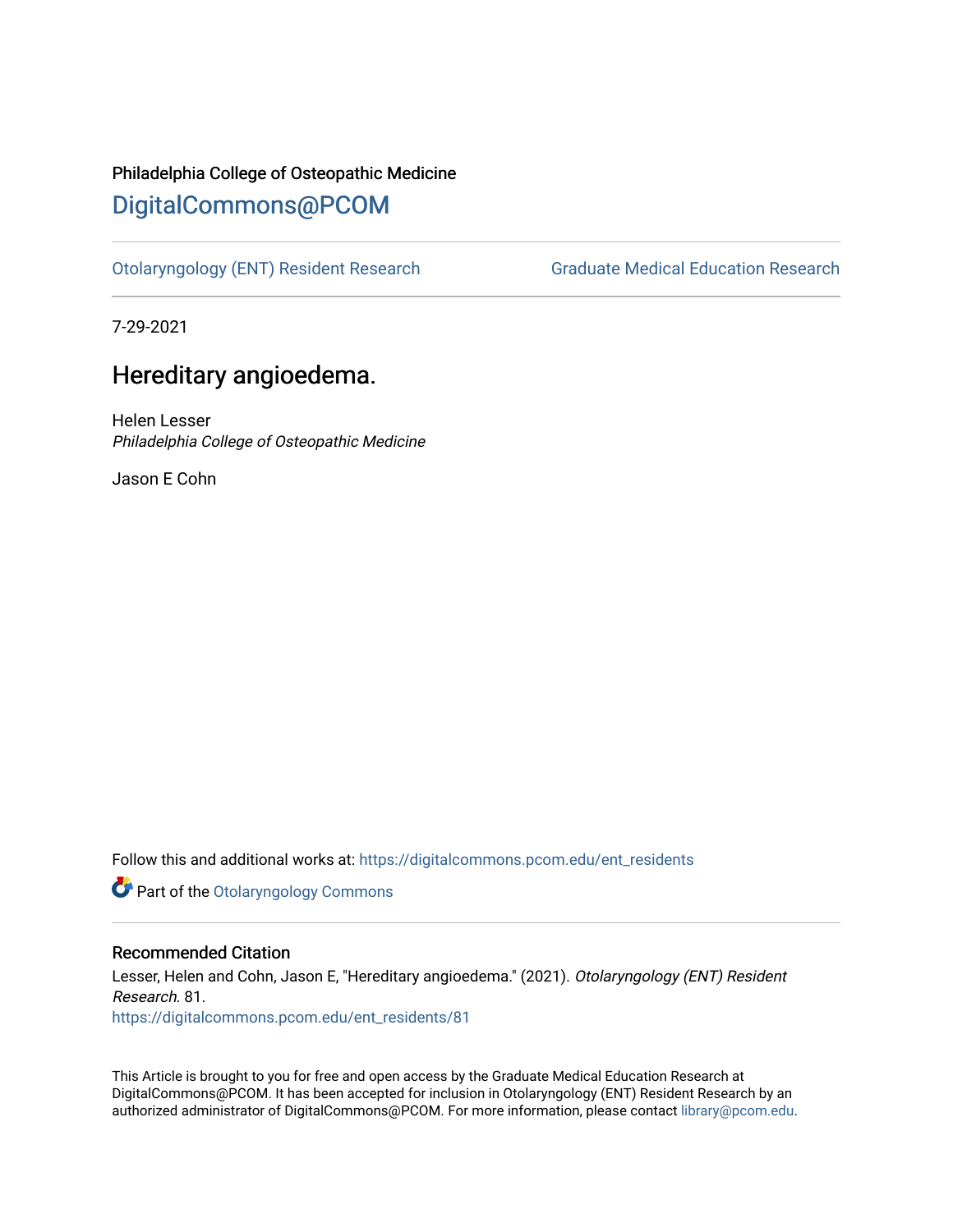# Hereditary angioedema

Helen Lesser<sup>[1](http://orcid.org/0000-0002-8916-1948)</sup> and Jason E. Cohn<sup>2\*</sup>

A 14-year-old African American female presented to the emergency department with spontaneous, sudden-onset lip swelling for 1 h. On examination, there was significant water-bag edema of the upper lip extending to the philtrum and premaxilla. Nasopharyngeal laryngoscopy revealed a patent airway without edema. She was initiated on intravenous dexamethasone, famotidine, and diphenhydramine, after which her edema improved but did not resolve. She was subsequently transferred to a local pediatric hospital and upon further testing she was found to have a C1 esterase inhibitor de novo gene mutation. Angioedema causes localized, non-pitting edema of the dermis, subcutaneous and submucosal tissue, and often manifests in the lips, face, mouth, and throat. Signs of laryngeal involvement include change in voice, stridor, dysphagia, and dyspnea. When laryngeal edema is present, it may necessitate definitive airway management and patients should be monitored in the intensive care unit.

Keywords: Angioedema, Hereditary angioedema, Lip swelling, Pediatric otolaryngology

A 14-year-old African American female presented to the emergency department with spontaneous, suddenonset lip swelling (upper greater than lower lip) for 1 h. On examination, there was significant water-bag edema of the upper lip extending to the philtrum and premaxilla (Fig. [1\)](#page-2-0). The patient and her mother indicated that she did not have any food allergies nor did she have any new or unusual exposures. There was no family history of angioedema. Nasopharyngeal laryngoscopy revealed a patent airway without edema. She was initiated on intravenous dexamethasone, famotidine, and diphenhydramine which improved her edema but did not completely resolve it. She was subsequently transferred to a local pediatric hospital and upon further testing she was found to have a C1 esterase inhibitor de novo gene mutation. She was scheduled to see an allergist as an outpatient for further management.

Department of Otolaryngology-Head and Neck Surgery, Division of Facial Plastic Reconstructive Surgery, Louisiana State University Health Sciences Center, 1501 Kings Highway, Shreveport, LA 71103, USA

Full list of author information is available at the end of the article





The prevalence of hereditary angioedema is very low, affecting 1/10,000-50,000 people. Hereditary angioedema causes localized, non-pitting edema of the dermis, subcutaneous and submucosal tissue, and often manifests in the lips, face, mouth, and throat. Two main pathways contribute to angioedema—the most immediate pathway (minutes to hours) is mediated by mast cell and basophil degranulation causing urticaria and pruritus, while the more delayed pathway (hours-days) is mediated by kinin. Hereditary angioedema may be considered in the case of angioedema without urticaria, as this rare form involves the latter pathway. Unlike the acquired type, hereditary angioedema is bradykinin-mediated only and is mostly caused by mutations to C1 inhibitor (C1INH), which, through the complement pathway, leads to low C4 levels and eventually uninhibited bradykinin. Hereditary angioedema may be diagnosed by measuring C4 and C1INH levels [[1\]](#page-2-0).

Hereditary angioedema typically presents before adulthood as recurrent angioedema attacks without pruritus or urticaria. These episodes usually last 2-5 days without treatment, with no associated triggers and with a possible family history of angioedema. Initial management

© The Author(s), 2021 **Open Access** This article is licensed under a Creative Commons Attribution 4.0 International License, which permits use, sharing, adaptation, distribution and reproduction in any medium or format, as long as you give appropriate credit to the original author(s) and the source, provide a link to the Creative Commons licence, and indicate if changes were made. The images or other third party material in this article are included in the article's Creative Commons licence, unless indicated otherwise in a credit line to the material. If material is not included in the article's Creative Commons licence and your intended use is not permitted by statutory regulation or exceeds the permitted use, you will need to obtain permission directly from the copyright holder. To view a copy of this licence, visit [http://creativecommons.org/licenses/by/4.0/.](http://creativecommons.org/licenses/by/4.0/) The Creative Commons Public Domain Dedication waiver [\(http://creativecommons.org/publicdomain/zero/1.0/](http://creativecommons.org/publicdomain/zero/1.0/)) applies to the data made available in this article, unless otherwise stated in a credit line to the data.





<sup>\*</sup> Correspondence: [jcohnmed2729@gmail.com](mailto:jcohnmed2729@gmail.com) <sup>2</sup>